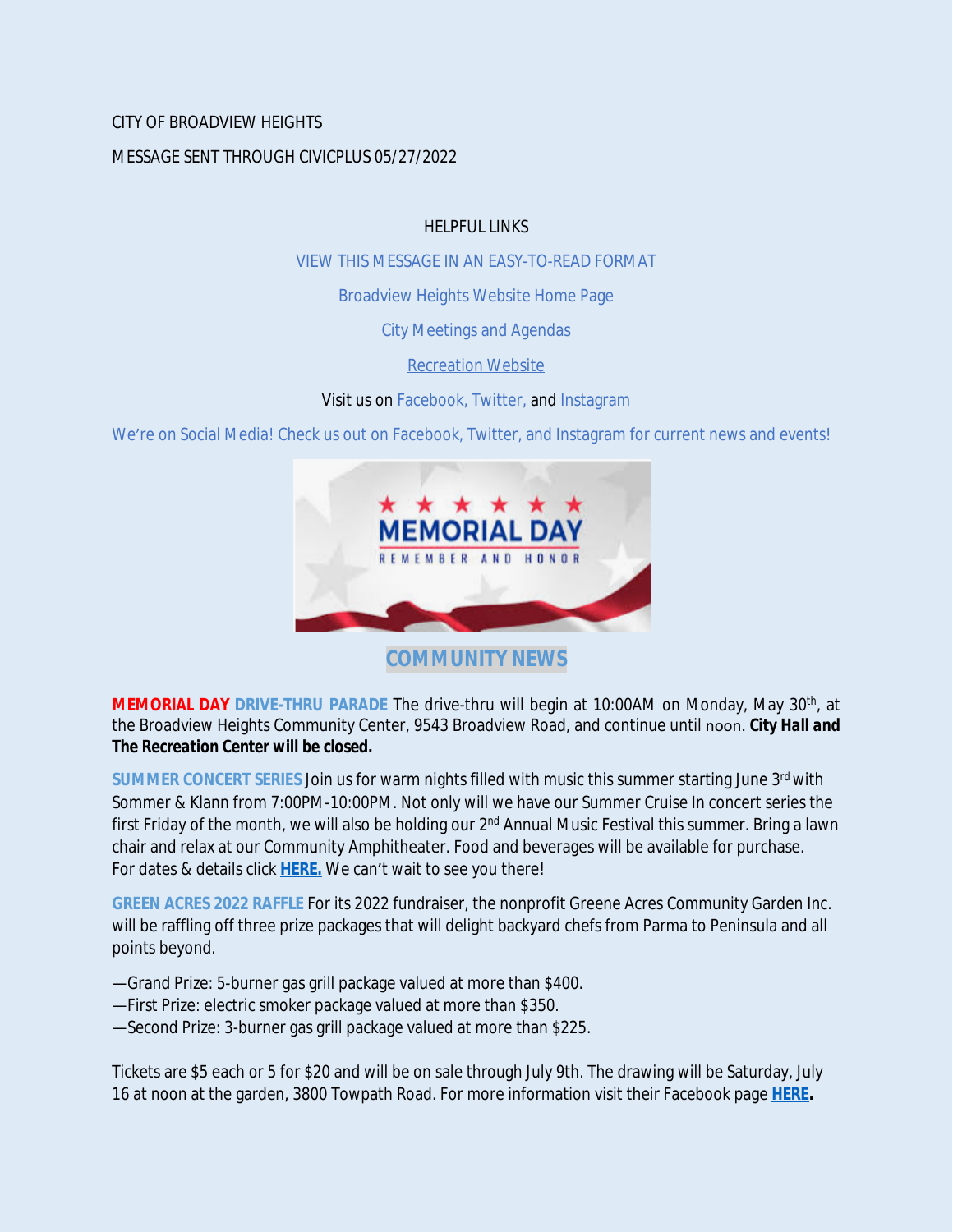**HYDRANT FLUSHING** The Fire Department will be flushing water mains and fire hydrants from May thru July. This work will be done as part of the Fire Department's ongoing preventative maintenance program. Generally, this work will be done during the hours of 9:00AM-4:00PM, Monday through Friday. Signs will be posted at the end of each street and entranceway to developments the day before flushing begins. We understand and appreciate your efforts in landscaping your property, but remember not to obstruct the hydrants with long grasses and/or shrubs. More information concerning dirty water is posted on the Fire Department Webpage.

**SIMPLY GIVE HUNGER RELIEF PROGRAM Lend-A-Hand Food Pantry** is proud to announce a partnership with Meijer to provide much-needed relief to local families facing food insecurity through the retailer's customer-driven hunger relief program, *Simply Give*.

**Lend-A-Hand Food Pantry** will benefit from donation cards purchased at the **Seven Hills Meijer** store now through July 3. In addition, Meijer will double match any cards purchased on **Saturday, June 18**, effectively tripling contributions made on that day. Meijer customers shopping online using Meijer pickup or home delivery can also purchase *Simply Give* donation cards as an [add-on](https://www.meijer.com/shopping/product/simply-give-10-food-pantry-donation/70882088231.html?icid=Redirect:SimplyGive) to their orders.

**HABITAT FOR HUMANITY** Habitat for Humanity will be at the City Campus, west parking lot on **Saturday, June 4th, 9:00AM-12:00PM.** Habitat and its ReStore are looking for donations of clean/usable household furniture of all kinds, kitchen equipment and cabinets, tools, sinks, toilets, vanities, electrical supplies, lamps, ceramic tile, doors, appliances, hardware, etc. (NO paint, bedding or clothing.) If someone can use the item and it is in working condition, donate it to the ReStore to help its mission of providing suitable housing. Drop your donation off at the parking lot of the Broadview Heights Rec Center/City Hall at 9543 Broadview Road. A tax receipt will be available.

**SPRING IS IN THE AIR PHOTO CONTEST** Broadview Heights photographers can celebrate with our "Spring is in the Air" photo contest sponsored by the Broadview Heights Shade Tree Commission. Submit photos that you feel capture the essence of spring in Broadview Heights. Visit our website for contest rules and entry form <mark>[HERE](https://broadview-heights.org/1524/Spring-Photo-Contest)</mark>. The entry deadline May 31<sup>st</sup>.

**HOME DAYS SCHEDULE** The 2022 Home Days program is online now! Start thinking now about what rides you will go on, what you will eat, and what bands you will see! There will be something for everyone! To see this year's program click **[HERE.](https://www.canva.com/design/DAE_rHLKtkA/AIFd_O5zMak0QjlSIEjVgQ/view?utm_content=DAE_rHLKtkA&utm_campaign=share_your_design&utm_medium=link&utm_source=shareyourdesignpanel%2311)**

# **SERVICE DEPARTMENT**

# **440-717-4022**

**DISPOSAL OF FURNITURE, MATTRESSES AND BOX SPRINGS** These items are to be disposed of with your regular trash. Upholstered items, mattresses and box springs MUST BE wrapped up in plastic (Painter's Plastic works well) to be picked up by Rumpke. Please contact Rumpke to inform them of the large item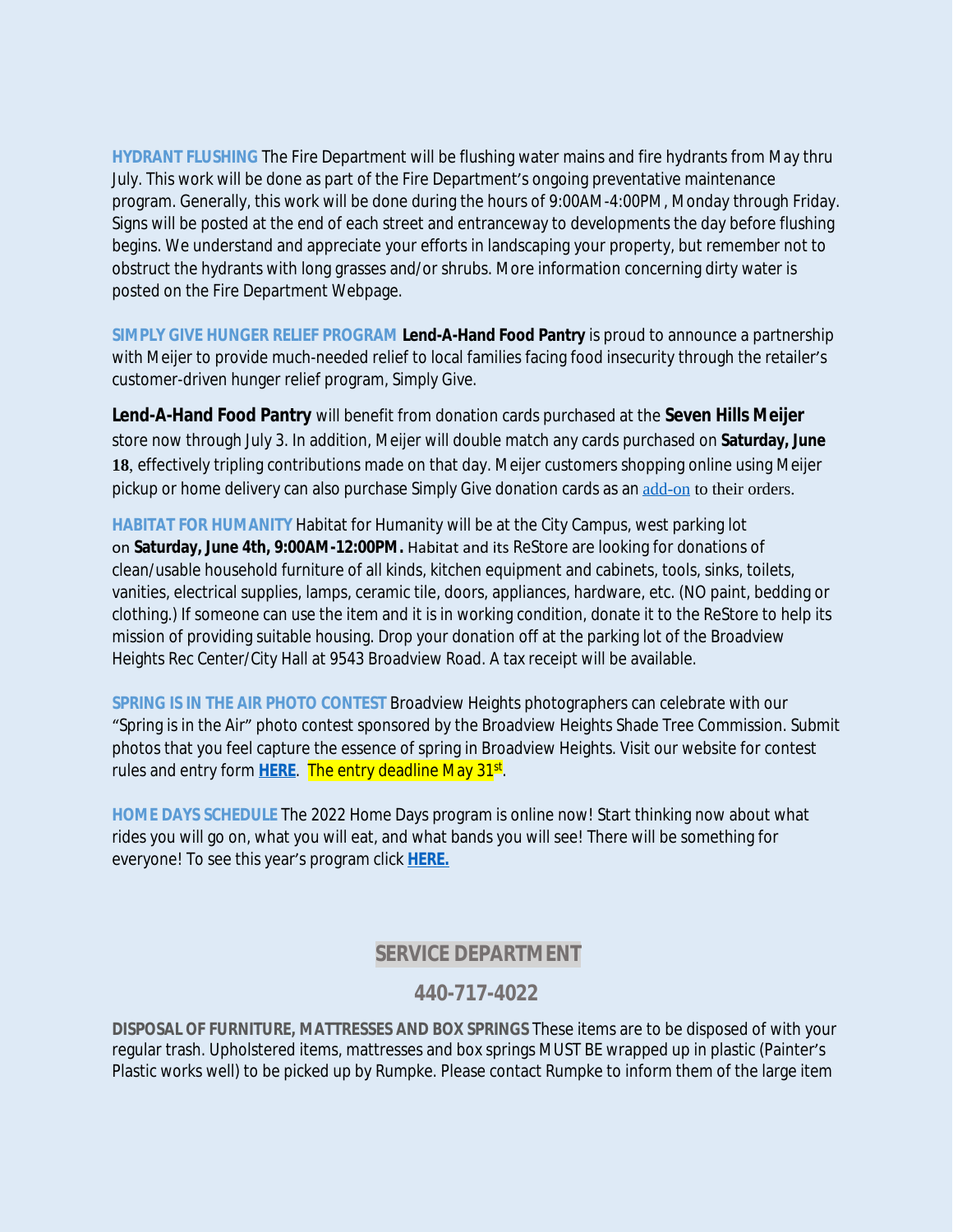pick up 24 hours in advance at 1-800-828-8171. Additional information can be reviewed on our website **[HERE](https://www.broadview-heights.org/1027/Garbage-Recycling)**.

**DISCARDING OF WIPES** Please be considerate and DO NOT flush wipes (for example Clorox, Lysol, baby wipes…) down the toilet. These wipes are not made to breakdown. This picture represents one clean out from a residential area that caused a major blockage at the pump station.



Please dispose of wipes in your garbage and only flush toilet paper. NO wipes are flushable, even if the box says they are. Please dispose of wipes in your garbage and only flush toilet paper. Thank you.

**DISPOSAL OF WHITE GOODS/APPLIANCES** For a pick-up of these goods, please call the Service Department at 440-717-4022 by noon the Wednesday before pickup.

# **RECREATION DEPARTMENT**

# **440-838-4522**

**MEMORIAL DAY** Please note that the Recreation Center is **Closed** on Memorial Day, 5/30/22.

**MAYOR ALAI'S 5K NEW!** The 5K this year will be hosted on Thursday, July 7<sup>th</sup>, at 7pm. We are excited to have our **FIRST** ever night run. Hermes Cleveland will be our event coordinator with more details on the race coming soon!

**UNDER CONSTRUCTION** Please pardon our dust as we begin construction on the expansion of the stretching room and new locker rooms outside of the Fitness Center. The women's locker room will be shut down completely and the men's will remain open. Additional temporary stretching will be available on the lower level in multi-purpose room A.

**SPLASH PARK** The Splash Park will be open beginning Monday, May 30<sup>th</sup> (Memorial Day) – Summer Hours will be Monday – Friday (11:00AM-8:00PM) Saturday and Sunday (11:00AM-6:00PM).

**CONCESSIONS/HIGH MEADOWS FARM ICE CREAM** The concession stands will be open on campus (Memorial Day through Labor Day) and at "The Fields Complex" during baseball and softball games.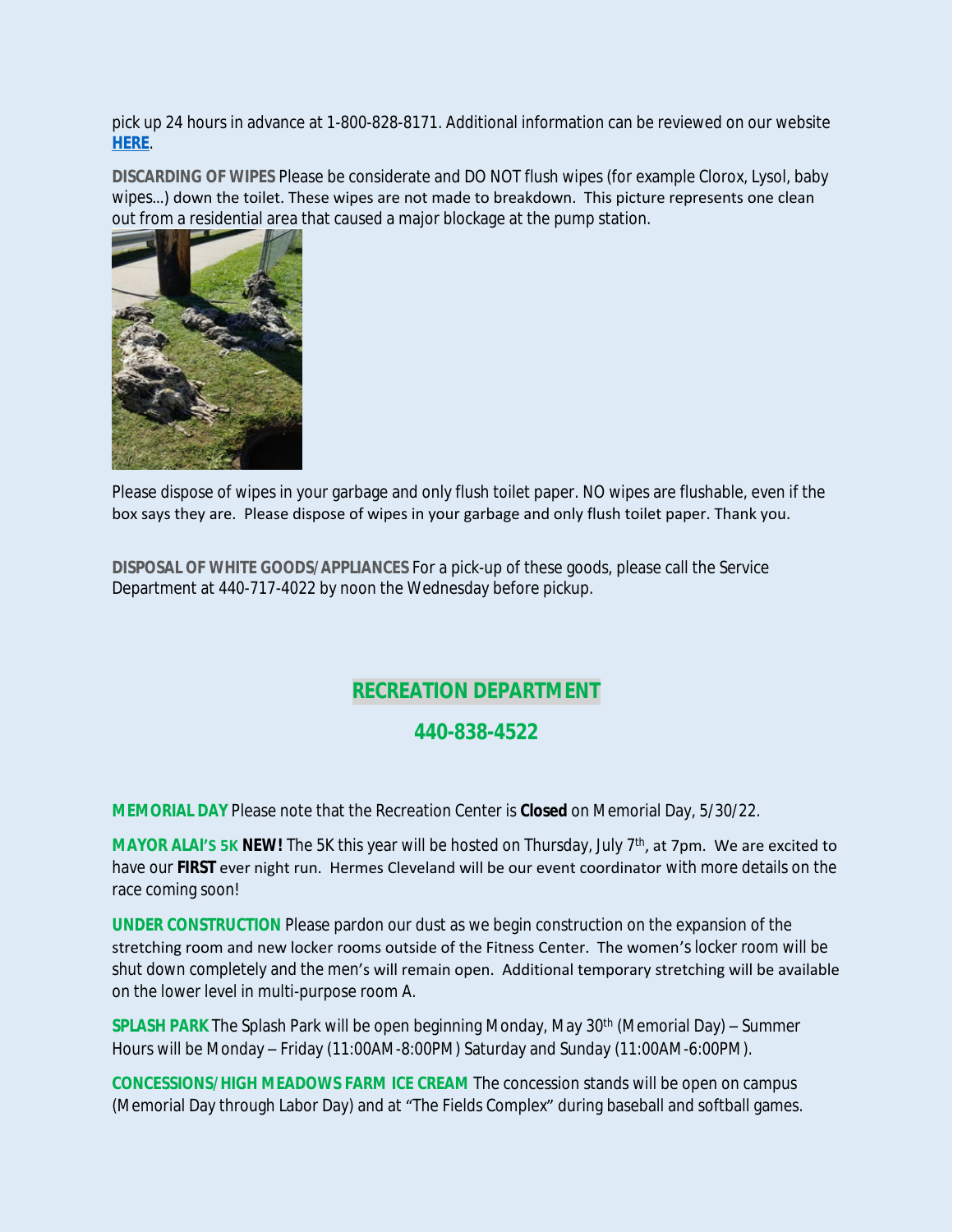**PROGRAMS/MEMBERSHIPS** Please visit us **[our website here](https://www.broadview-heights.org/292/Parks-Recreation)** for information on current programs, memberships and activities.

#### **CHECK US OUT ON FACEBOOK AND INSTAGRAM!**

#### **NEW OPERATING HOURS BEGINNING 6/6/22:**

Monday through Friday 5:00AM – 9:00PM – Pool closes at 8PM

Saturday 7:30AM – 6:00PM – Pool closes at 5:45PM

Sunday 7:30AM - 6:00PM – Pool closes at 4PM

## **BUILDING DEPARTMENT**

### **440-526-6864**

**COMMON QUESTIONS, PROBLEMS, OR ISSUES HOMEOWNERS HAVE** As we head into spring and summer, the Building Department wants to answer some of the most common issues and problems concerning homeowners.

- Make sure grass is cut in a timely manner. Must not exceed 6 inches
- Weeds in beds and throughout yard must be maintained
- Garbage must not be put at the street until evening of the day before pick up
- All Garbage and trash containers should be kept behind the front of the house
- Boats, trailers and campers must be parked behind the front building lot line
- Trip Hazards: Check sidewalks and driveways to make sure they are not more than  $\frac{3}{4}$  of an inch higher or lower than adjacent sidewalks/driveways.
- Clean moss growing on roofs and siding
- If installing a portable pool follow city guidelines
- If installing a gas line to your pool heater, outdoor fireplace, or grill it must be pressure tested and installed to all codes
- Grass may be cut, and yardwork done by homeowners from 8:00AM to 8:00PM
- Contractors may work from 7:00AM to 7:00PM Monday thru Saturday
- Check with Building Department to make sure your contractors are registered and permitted properly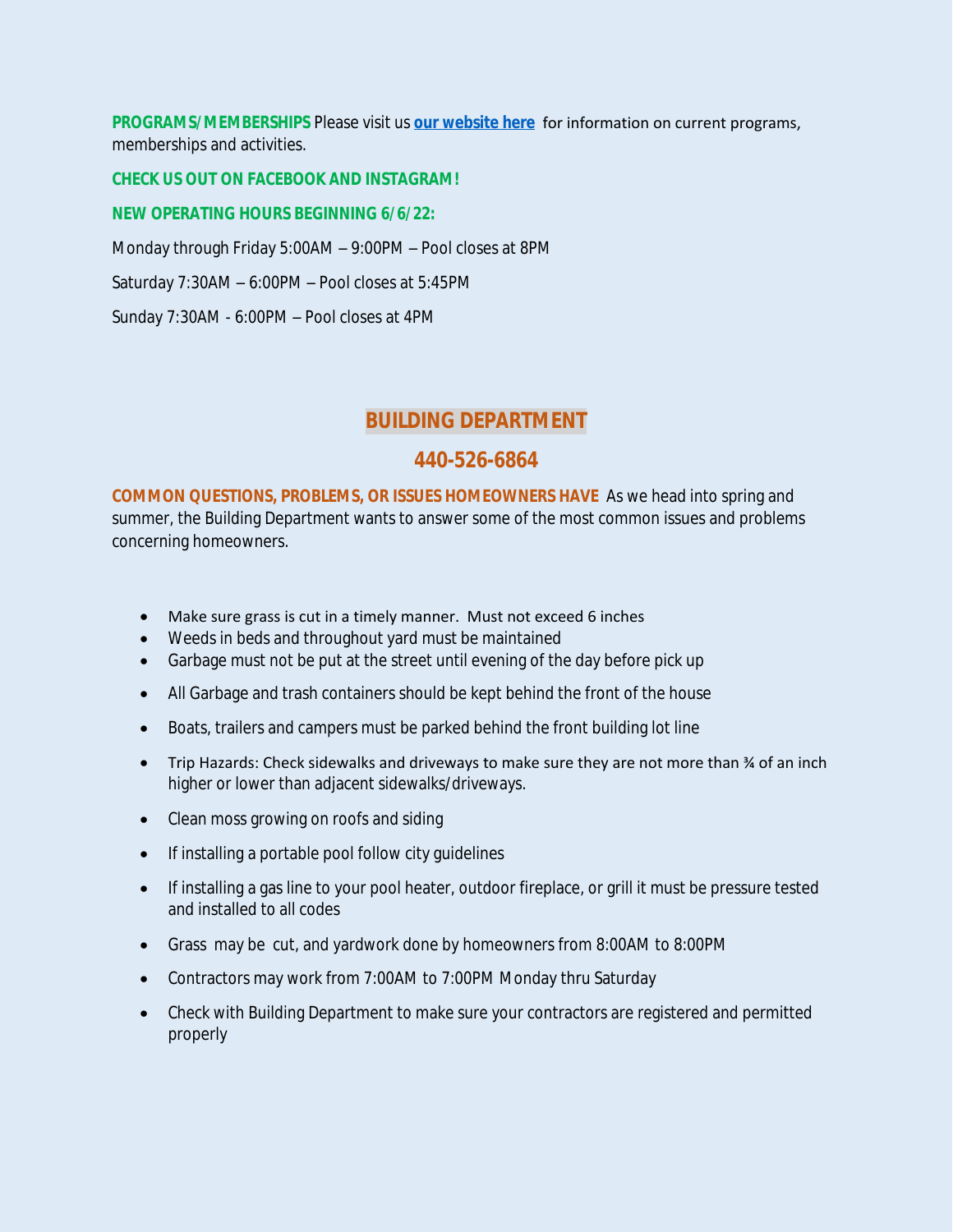## **ENGINEERING DEPARTMENT**

### **440-838-4705**

**CULVERT REPLACEMENT PROJECT** The Culvert under West Royalton Road just east of Scottsdale Subdivision is being replaced. Black Horse Construction, the contractor, began earlier this month. Two lanes of traffic will be maintained at all times. The project has a completion date of 10/31/2022.

Any issues regarding the replacement of the culvert can be directed to:

Brent Kovacs Public Information Officer ODOT District 12

[Brent.Kovacs@dot.ohio.gov](mailto:Brent.Kovacs@dot.ohio.gov)

**OHIO SMART GRID MODERNIZATION PROJECT** From David Conley at First Energy: "The Ohio Smart Grid Modernization project allows us to integrate modern technology within our distribution system that helps reduce the impact of an outage, such as a car pole accident or a tree falling into wires. The system, once fully implemented, will locate, then isolate the outage to a smaller group of customers. This means an outage that might have taken out thousands of customers before would only effect potentially 100s of customers depending on the magnitude of the incident. This also means that customers that do see an outage will experience quicker repair and restoration. The antennas that our being installed throughout our territory allow the necessary remote control to run the equipment on our distribution line over a secure proprietary network. This would be like having a mesh wireless network in your home to have secure internet access everywhere in your house."

**EAST EDGERTON ROAD BRIDGE DECK REPLACEMENT** The East Edgerton Bridge is expected to fully close starting June 2, 2022 and remain closed through September 29, 2022. Great Lakes Construction was awarded the East Edgerton Road Bridge Deck Replacement Project. This bridge is being replaced along with the bridge over Brecksville Road. This project is being administered by The Ohio Turnpike.

**POINT OF SALE INSPECTION OF SEPTIC SYSTEMS** Please see the ordinance regarding the Point of Sale Inspection for residents with septic systems. [1048.01 ORDINANCE POINT OF SALE INSPECTIONS OF](https://codelibrary.amlegal.com/codes/broadviewhts/latest/broadview_oh/0-0-0-13398)  SEPTIC SYSTEMS.

**THE CITY OF BROADVIEW HEIGHTS IS ACCEPTING APPLICATIONS**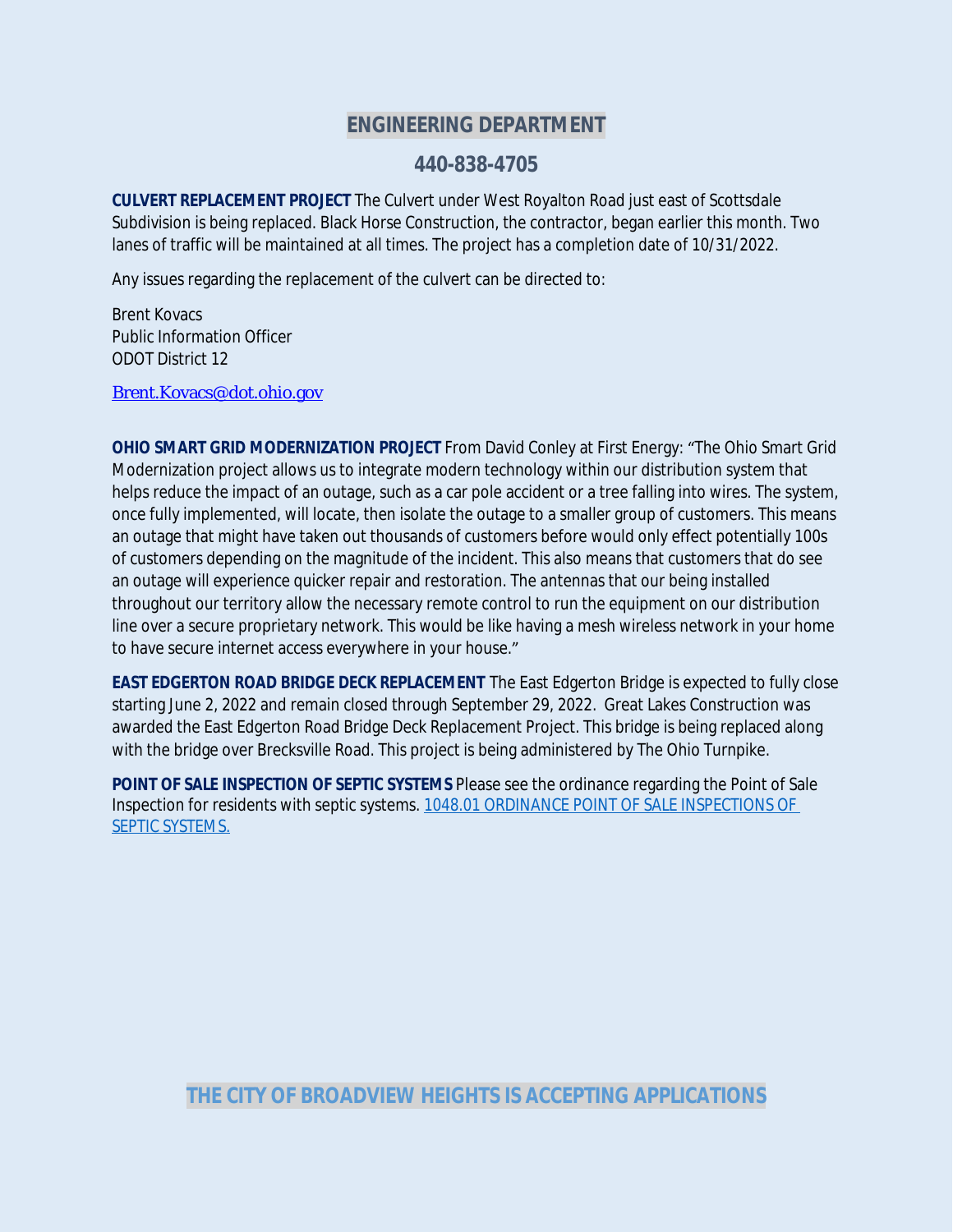#### Apply online at: **<https://www.broadview-heights.org/jobs.aspx>**

**SUMMER JOBS:** 

**LIFEGUARDS** Work at indoor pool and/or Splash Park, varied summer shifts available. Must be at least 15 years old, lifeguard certification required.

**SEASONAL SERVICE/RECREATION WORKERS** Maintain baseball/softball fields, mow lawns, weed whack, landscaping, general labor, etc. At least 18 years old with a driver's license strongly preferred.

### **PART TIME POSITIONS:**

**PT CUSTODIAN** Evening and weekend work, 15–20 hours/week. Performs custodial duties as directed, dusting, picking up trash and clutter, mopping, vacuuming, cleaning and restocking restrooms, cleaning and sanitizing surfaces and equipment. May assist with setting up and taking down chairs, tables and equipment for meetings and events.

**PART TIME HEAD LIFEGUARD** Performs all Lifeguard duties and maintains presence on pool deck when not lifeguarding; oversees Lifeguards and Water Safety Instructors to ensure duties are completed properly and safety is maintained. Must have current certifications, prior supervisory experience and at least 2 years of experience as a Lifeguard.

**LIFEGUARD** Evening/Weekend and Day Shift positions are currently open. Must hold current Lifeguard Certification. We offer free certification training to be a Water Safety Instructor to our interested Lifeguards. Must be at least 15 years old. Please apply online or contact our Aquatics Manager at **[udrinko@broadview-heights.org](mailto:udrinko@broadview-heights.org)**.

# **HUMAN SERVICES DEPARTMENT**

**CAREGIVER SUPPORT GROUP** The Alzheimer's Caregiver Support Group is back to meeting in person every month on the first Thursday at 3:00 PM in the Maple Room located in the Human Services Department.

**CHAIR VOLLEYBALL** Chair volleyball is back every Thursday at 11:00AM.

**BLOOD PRESSURE CLINIC** University Hospitals is back offering in person blood pressure clinics the second Tuesday of every month from 8:30AM – 10:00AM.

**REMINDERS**